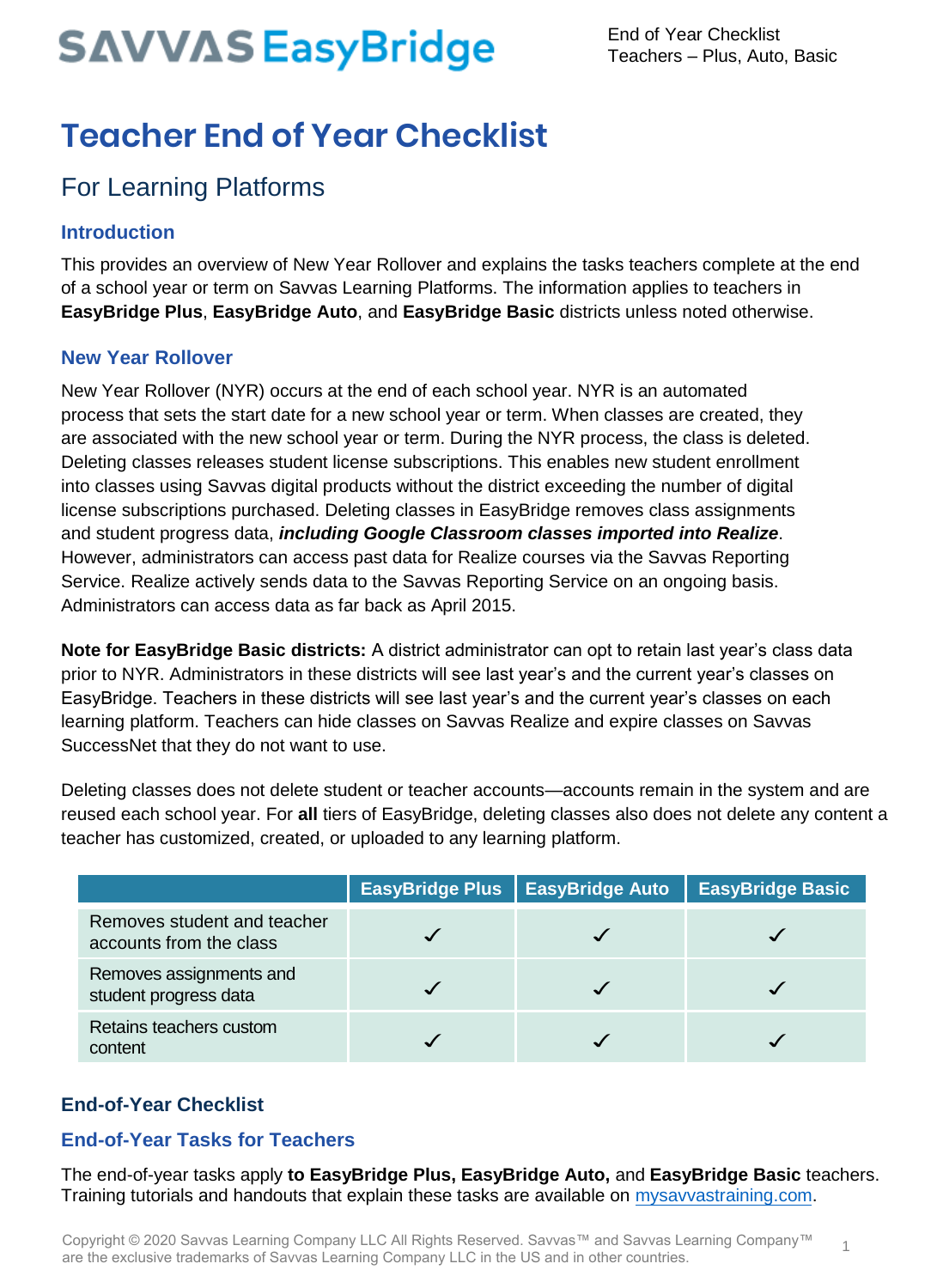#### **Run Reports**

Prior to classes being deleted from the learning platforms, teachers that want to retain student progress data need to run reports on Savvas Realize, Savvas SuccessNet, and Dash **prior** to New Year Rollover. If classes are removed mid-year, reports should also be run prior to the date classes are removed.

#### ❑ **Run Reports from Savvas Realize**

Export student and class data that you want to retain at the end of each school year or term. Click **Data**, select a class, and set the date range before exporting reports.

Teachers can export data for the following reports: class results by assignment, class mastery by standard, and student scores by standard. Remember, teachers need to run reports for class data **prior** to NYR.

#### ❑ **Run Reports from Savvas SuccessNet**

Export student and class data that you want to retain at the end of each school year or term. Export data on the **Reports** tab. Teachers can export data for the following reports: Lesson Progress, Test Scores, Student Progress, Mastery, and Item Analysis.

#### ❑ **Run Reports from Dash**

Export student and class data that you want to retain at the end of each school year or term. Select **Reports** from the Dash menu. Select a class and a book. Click the up arrow icon on the upper right corner to print or save the data. Teachers can save data for the following reports: Student Utilization and Time on Task.

#### **Classes Tasks for NYR**

The tasks related to removing classes only applies to **EasyBridge Basic** districts that retain classes. If you are unsure if this is used in your district, contact your System Administrator.

#### **Realize**

#### ☐ **Hide Classes**

On the Classes page, click Hide for a class. The class will no longer be visible on Realize. Students enrolled in the class no longer see the class or assignments, discussions, etc., associated with the class. Click Unhide to restore the class and all assignments, discussions, etc. Data can be exported after the class is restored.

#### **Savvas SuccessNet**

#### ☐ **Expire Classes**

To expire classes and hide them from view, go to the Classes tab and click a class name. Change the class status from Current to Expired and click Save. To change a class back to Current status, check the box next to Display expired classes/groups on the Classes tab. Click a class name, change the Status to Current, and click Save.

#### ☐ **Mark Class for Deletion**

Marking a class for deletion could be used to temporarily remove a class from view and keep students from accessing the class. However, use this feature with caution. Once the class is permanently deleted, it cannot be reactivated. Teachers teaching summer school could mark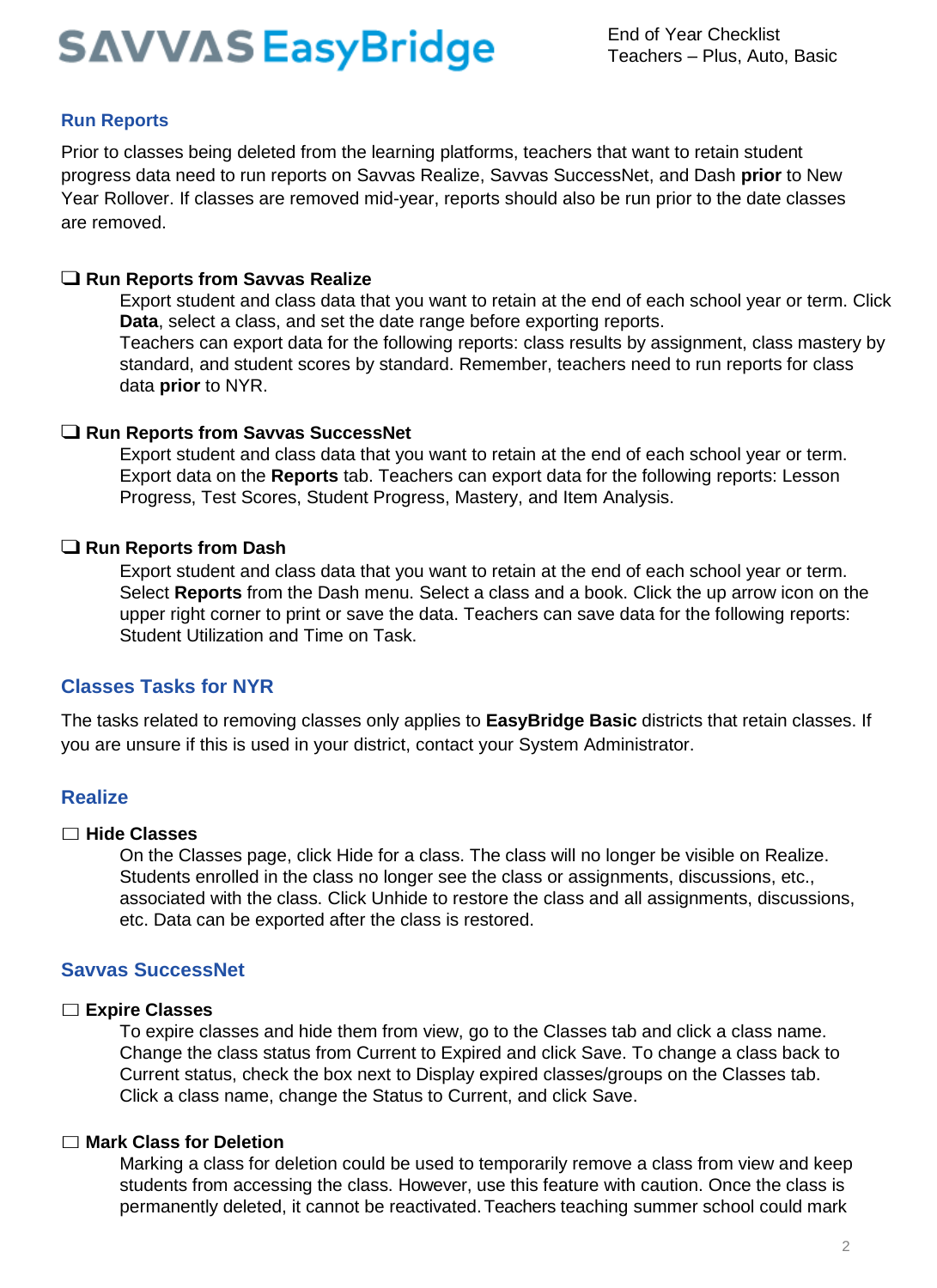classes for deletion after the Spring term or end of the regular school year. Teachers and students would then only see summer school classes. To mark a class for deletion, click the down-arrow next to the class name on the Home page and select Mark for Deletion.

#### **Dash**

#### ☐ **Delete Classes**

There is no feature on Dash to hide a class from view. At the end of a school year or term, sign into the Dash or access Dash from Savvas Realize and delete your classes. Deleted classes cannot be restored or reactivated.

#### **MathXL® for School**

#### ☐ **Export Gradebook Data**

For instructions on how to export gradebook data from MathXL® for School, review the How to [Export Gradebook Data](https://media.pearsoncmg.com/cmg/pmmg_mml_shared/mathxlforschool/tipsheets/MXLS_exporting_gradebook.pdf) handout.

This section only applies to teachers in **EasyBridge Basic** districts that use stand-alone eText without an online digital course.

#### **eText**

#### ☐ **Delete eText Classes**

At the end of the school year or term, sign in to Portal.SavvasSchool.com. Remove all students from the class, and then delete the class.

1. Click a class name in the list. (Do not click the X next to the class name until after all students have been removed from the class.)



| 2. Click the X on the far right of the<br>student row. Do this for each student to<br>remove all students from the class. |
|---------------------------------------------------------------------------------------------------------------------------|
| After removing all students from the                                                                                      |
| class, click Back to My Homepage.                                                                                         |

| <b>Products and Classes</b>                                                                           |                          |          | <b>Back to My Homepage</b> |
|-------------------------------------------------------------------------------------------------------|--------------------------|----------|----------------------------|
| Period 1 Literature at Pearson K12 ELA School                                                         |                          |          |                            |
| Common Core Literature 2012 Grade 7 eText                                                             |                          |          |                            |
| There is only 1 student in your class.                                                                |                          |          |                            |
| <b>Student Name</b>                                                                                   | <b>Student Username</b>  | Password | Ac <sub>t</sub>            |
| Reading Student                                                                                       | readingstudent@elaschool | *******  | $\ell$ o                   |
|                                                                                                       |                          |          | Ŧ                          |
|                                                                                                       |                          |          |                            |
|                                                                                                       |                          |          |                            |
|                                                                                                       |                          |          |                            |
| Copyright @2012 Pearson Education, All rights reserved.   1.5.1<br>License Agreement   Privacy Policy |                          |          |                            |